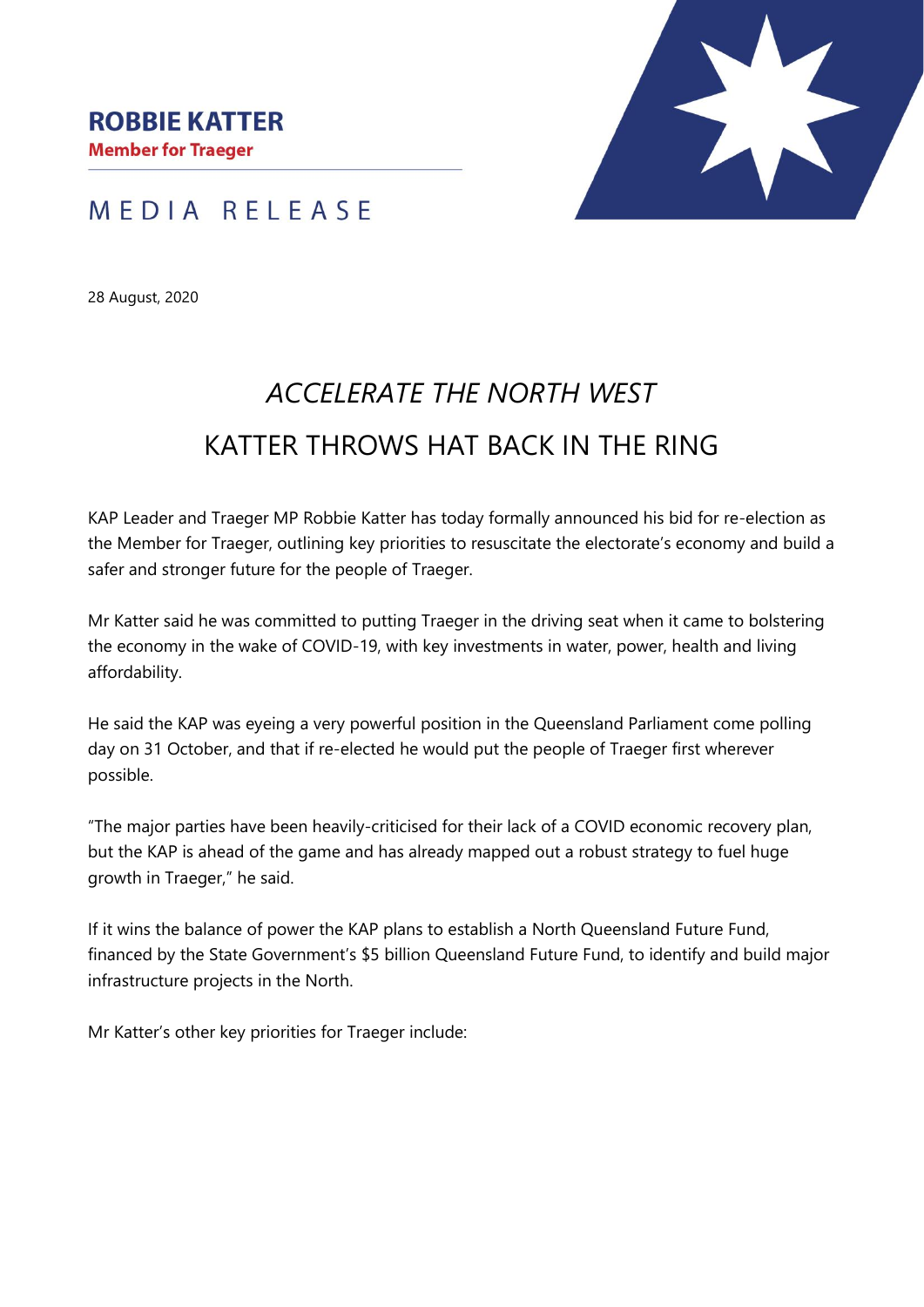**Member for Traeger** 



# MEDIA RELEASE

### **Water**

Mr Katter is committed to continuing the fight for water security solutions in Traeger, recognising North Queensland's potential for irrigated agriculture to grow high-value crops to support industry, drought-proof the region and create jobs.

The KAP, through Federal Member for Kennedy Bob Katter, secured \$250 million for major water infrastructure priorities Hell's Gates Dam (revised Bradfield Scheme), Big Rocks Weir and HIPCo.

The Hell's Gates project would support large-scale irrigated agriculture and hydro-power generation on the Upper Burdekin River, creating tens of thousands of jobs and drought-proofing the region.

"Hell's Gates Dam and Big Rocks Weir (Stage One) is the most logical and viable water security solution for North Queensland. Pound for pound, Hell's Gates offers a hell of a lot more than any other water storage scheme," Robbie Katter said.

The project would receive funding under the KAP's proposed North Queensland Future Fund.

### **Power**

CopperString 2.0 is a key election priority for Mr Katter to connect constituents in the North West Minerals Province to the National Electricity Market.

It will supply customers with electricity and offer new opportunities for large-scale agricultural and renewable energy projects. Following extensive lobbying, the State Government recently pledged \$14.8 million to the project.

Currently, the North does not generate its own power and is beholden to the State Government to subsidise the exorbitant costs of transporting power up from Gladstone.

Mr Katter said the generation of reliable and affordable power in the North was desperately needed to facilitate plans for large-scale mining and industrial and manufacturing development the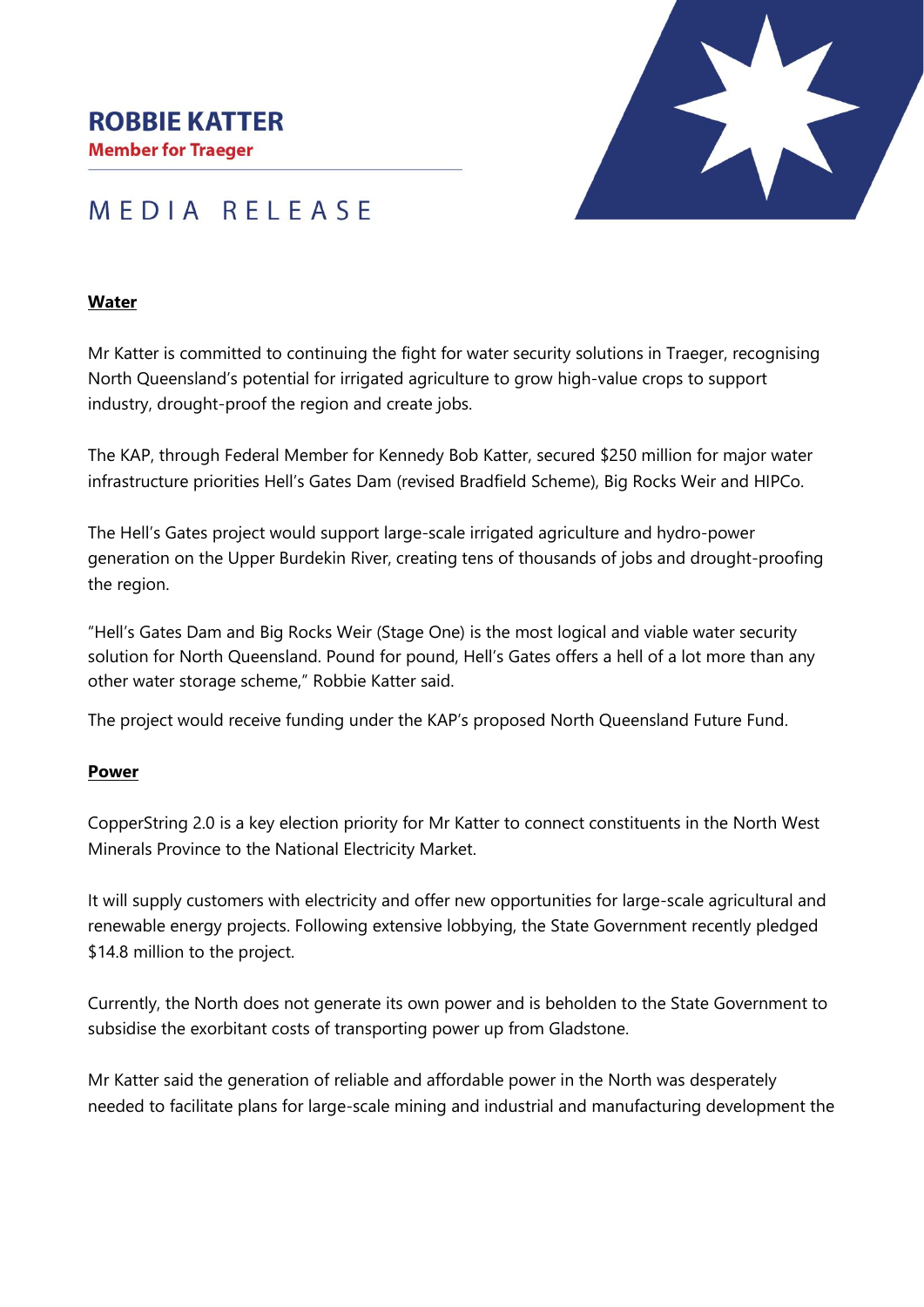**Member for Traeger** 



# MEDIA RELEASE

KAP wanted to achieve in places like Traeger, Hill and Hinchinbrook and across North Queensland more broadly.

Combined with large-scale hydro-electricity generated from Hell's Gates Dam, Mr Katter said coalfired power was the answer to Queensland's energy future.

### **Roads**

Robbie is committed to ensuring the completion of local road projects including:

- Sealing the Hann Highway A game-changer for transporting freight between NQ and southern states. It would reduce travel distance between FNQ and Melbourne by 500km. State and Federal Governments have agreed a further 50km of the Hann would be sealed between Etheridge and Flinders Shires.
- Fully sealing the Torrens Creek-Aramac Road State and Federal Governments have pledged \$30 million to fully seal the road and construct Prairie Creek bridge by mid-2022. This will offer an all-weather alternate inland route from Cairns to Melbourne.
- Sealing the road from Georgetown to Forsayth to support high tourist traffic to Cobbold Gorge.
- Progressing works on an access road to the Lawn Hill Gorge, Boodjamulla (Lawn Hill) National Park to take pressure off the heavily-used road and maintain the booming tourist industry (approximately 40,000 tourists a year).
- Installing more over-taking lanes on the highly-congested parts of the Flinders Highway between Charters Towers and Townsville.

### **Crime**

The KAP has extensively outlined its plan for a third avenue for justice to be applied when dealing with youth offenders, known as Relocation Sentencing.

The establishment of this policy could facilitate a purpose-built, State Government-owned camp constructed at Kajabbi, outside Mount Isa, that would house children as they completed this alternative form of sentencing.

The Relocation Sentencing concept was designed to enable youth offenders to develop key life skills such as trade and agricultural work.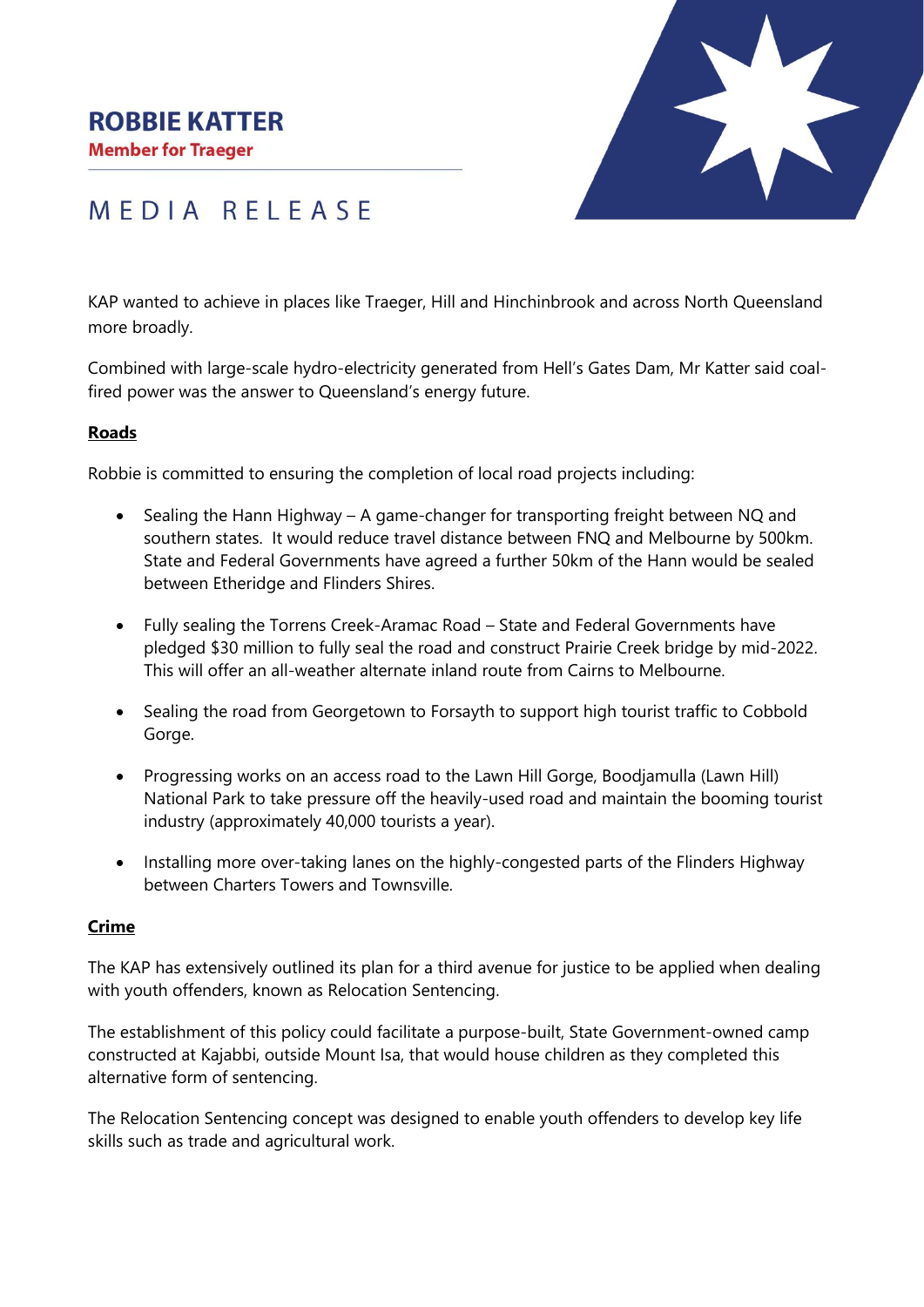**Member for Traeger** 



# MEDIA RELEASE

The centre at Kajabbi, and potentially others across the state depending on demand, would operate in close co-operation with Indigenous Elders and professional youth workers to ensure young offenders had the best shot possible at a productive and crime-free future.

Importantly, it would remove the offenders from the communities they had previously targeted and also from the negative influences that led to their criminality.

Mr Katter said he would also lobby extensively for the retention of the region's current police numbers, and would push for the permanent deployment of more officers in crime hotspots like Mount Isa and Normanton.

### **Health**

Bettering the health and wellbeing of Queenslanders in the Traeger electorate is another central reelection commitment.

Mr Katter has identified resolving Traeger's hidden health emergency and addressing the chronic underfunding of dialysis services for rural patients as an urgent priority.

Despite a \$4.8 million investment in Townsville University Hospital's renal unit, which funded an extra 13 dialysis chairs, critically-unwell patients in rural towns across the North were still being forced to travel hundreds of kilometres to Townsville for life-saving care.

Ongoing negotiations for dialysis services in Charters Towers have gone unresolved, and Mount Isa is still 15 chairs short.

"This is now an acute problem that is sacrificing lives right now; there are people saying, 'I'd rather not travel to Townsville every day, I'd rather sit here and die'," Mr Katter said.

"If this was a problem in Brisbane, it would be resolved tomorrow."

Mr Katter has called on both State and Federal Governments to fast-track funding to the Charters Towers Hospital for "market-ready" priority projects including a satellite dialysis unit, CT scanner and the refurbishment of the Eventide Aged Care Facility.

If funded, the works, estimated to be approximately \$8 million, could be completed by 2021 and create 41 jobs, injecting about \$13 million into the local Charters Towers economy.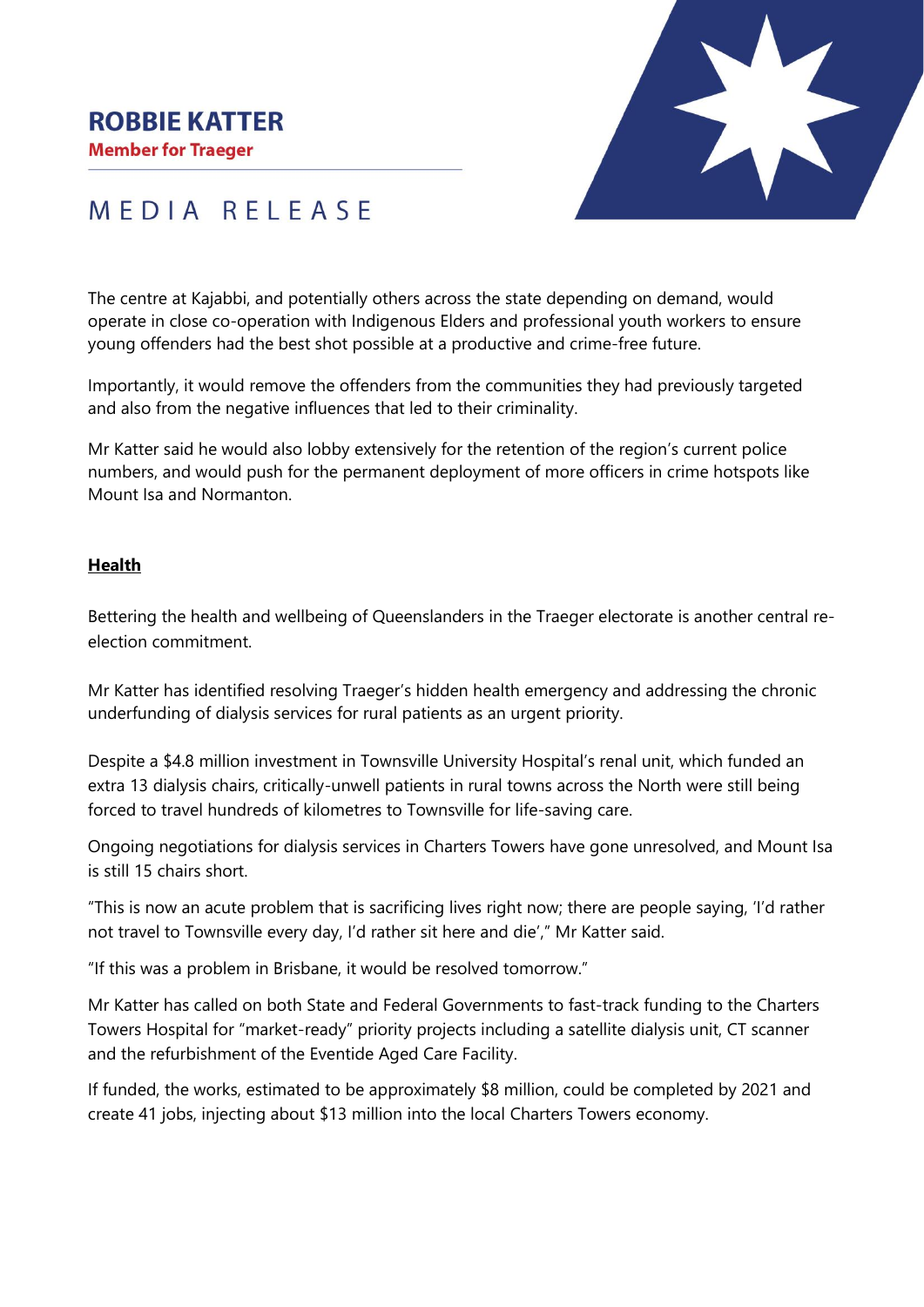**Member for Traeger** 



# MEDIA RELEASE

The projects form part of a proposed \$172.1 million investment in Charters Towers health services, with a \$164 million rebuild of the Charters Towers Hospital planned over the next four years.

"This will bring Charters Towers into the  $21<sup>st</sup>$  century and vastly improve the quality of life for constituents in the region including Pentland, Homestead, Hughenden, Richmond and Greenvale," Mr Katter said.

### **Flying foxes**

Mr Katter had previously criticised the woefully-weak State Government's flying fox codes of practice, and also resigned from the Charters Towers Flying Fox Advisory Committee earlier this year in response to its inaction.

Despite this, he continued to maintain close relationships with the Charters Towers Regional and Mount Isa City Councils as they navigated their respective flying fox issues.

Mr Katter would continue to lobby on behalf of the councils and was also working to correct legislation that unfairly impacted local communities' ability to deal with unwanted bats.

"Charters Towers is cold, hard proof of the failed handling of flying fox infestations, with roosts exceeding 250,000 animals at times," Mr Katter said.

"The State Government restricts handling of the animals through legislation and codes that are ultimately unworkable, but then shifts blame to under-resourced and inexperienced Local Governments."

Mr Katter said he was determined to ensure the financial impost of dealing with long-term flying fox roosts was not repeatedly forced onto councils.

### **Airfare and fuel prices**

Access to fair and reliable fuel and airfare prices for rural and remote communities is another reelection priority for Mr Katter.

He has vowed to keep achieving wins in his unrelenting fight against astronomical air travel costs and fuel prices in Traeger communities.

Earlier this year, steps forward were taken in the fight against exorbitant airfares with the Queensland Transport Minister's announcement of a price-tracking tool to keep tabs on regional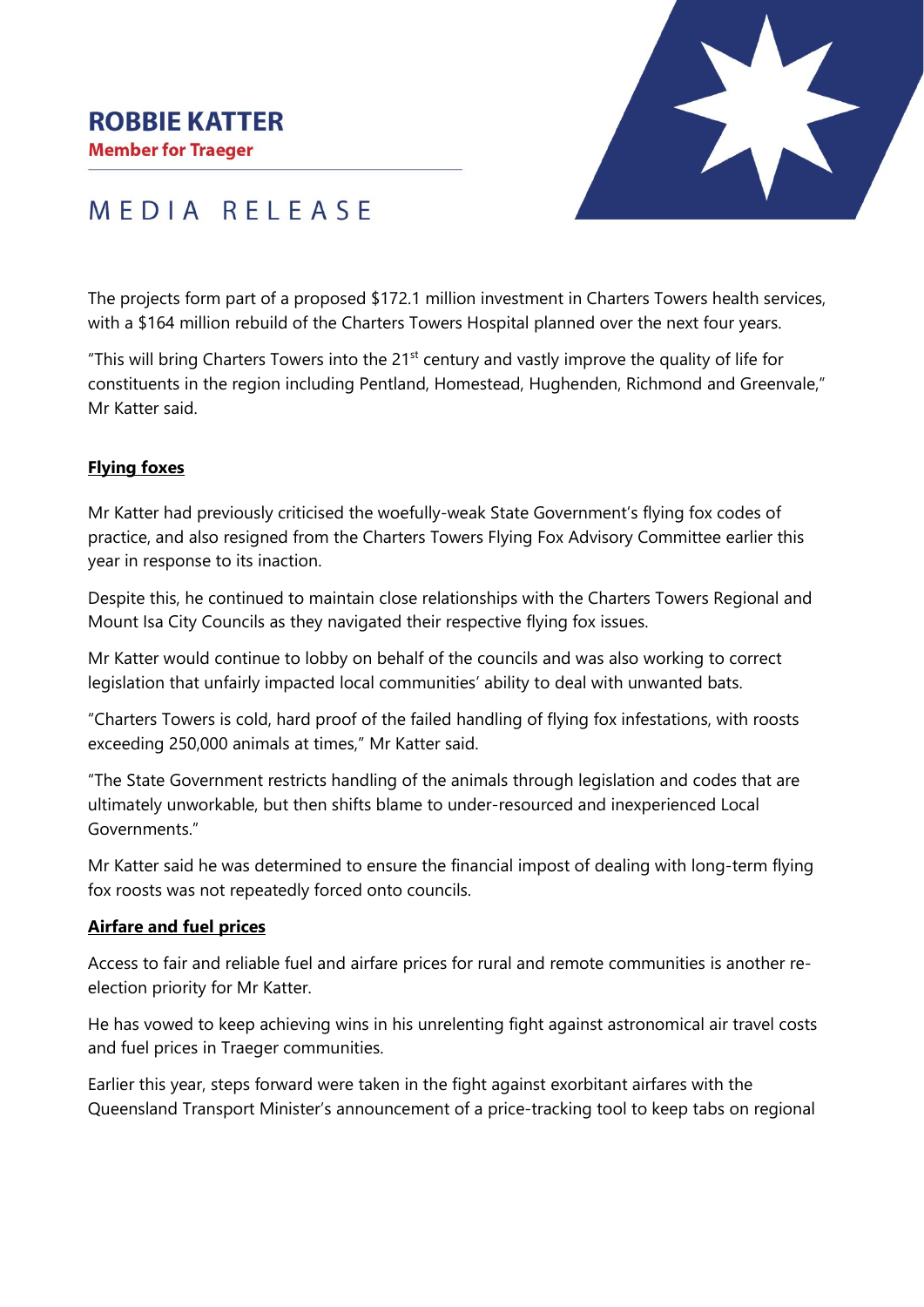**Member for Traeger** 



# MEDIA RELEASE

airfares and help monitor affordability. Mr Katter said this was the first step in lobbying for change on these unrelenting costs.

Furthermore, Mr Katter is committed to continuing his successes in tackling price gouging at the fuel bowser in Traeger communities.

"For far too long, regional, rural and remote Queenslanders in the Traeger electorate have been paying substantially more for fuel than the rest of the state, a problem that has only worsened due to the dive in oil prices as a result of the COVID-19 crisis," Mr Katter said.

He highlighted Mount Isa's appalling rank by the RACQ earlier this year as the most expensive regional centre to fill up the tank, with an average of 149 cents per litre for unleaded petrol, compared to approximately a dollar per litre in Brisbane.

As a result of Mr Katter's and the community's lobbying, the Queensland Minister for Natural Resources acknowledged the fuel price discrepancies and inequities and called on the ACCC to urgently investigate, resulting in the ACCC pressuring retailers to pass on decreases in international petrol prices to consumers.

### **Indigenous communities**

The KAP, under Mr Katter's leadership, has previously outlined a five-point plan for improving the lives of Queensland's First Australians. This includes those living in Traeger's remote Indigenous communities of Doomadgee and Mornington Island.

These key priorities are:

1. Addressing title deed issues in Aboriginal communities (at present people cannot own homes in places like Doomadgee).

2. Breaking down barriers for First Australians accessing work due to Blue Card system overreach and other systemic issues.

3. Immediately acting on youth crime across the state, by circuit-breaking the current cycle and amending the Youth Justice Act where needed (including enacting Relocation Sentencing as an alternative option).

4. Moving to control the cost of food and groceries in Indigenous communities (where goods are often double the cost of regional centres).